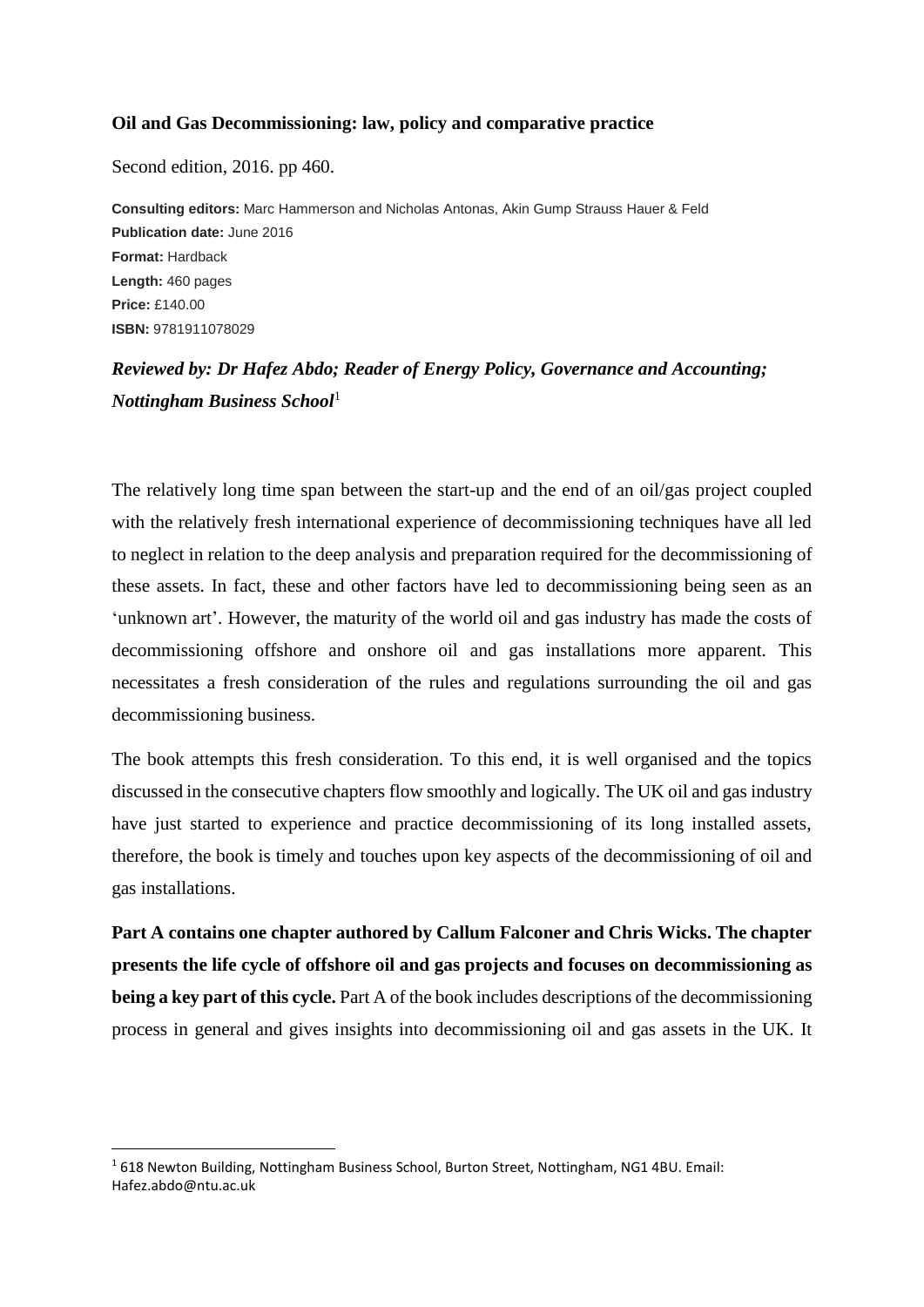sheds light on the role of the newly established<sup>2</sup> Oil and Gas Authority (OGA) in authorising oil and gas decommissioning plans.

Whilst decommissioning expenditure is a capital expenditure for accounting purposes and attracts tax allowances, it differs from the initial capital expenditure (i.e. appraisal, exploration and development), in that it does not result in revenues. This is because decommissioning is a necessary expenditure to close an oil and gas investment cycle. It is a sort of a death-related cost! However, this cost should be planned well in advance by oil companies and a provision be calculated for it from the day of asset installation.

The books shows an interesting link between Maximising Economic Recovery (MER), as an objective sat by the OGA, and the share of the UK government in decommissioning oil and gas assets through tax relief of 50% to 75%. However this link, whilst logically and fairly presented, does neglect the reality that the MER objective is underpinned by other energy, environment, economic and social security objectives. In order to enhance the economic recovery of the UKCS oil and gas resources, independents and smaller companies that specialise in extracting value from end-of-life fields seem to be a suitable vehicles for the OGA's diversification of the UK Continental Shelf (UKCS) investor base. However, this diversification of investors' base may have serious effects on meeting decommissioning obligations.

## **Part B of the book contains two chapters. This part tackles the international legal frameworks.**

In the first chapter of this part, Leon Moller discusses the UK law on decommissioning offshore installations. This chapter describes the international legal framework concerning decommissioning oil and gas installations and dumping in the sea. An interesting point to be highlighted is that Moller explains that  $UNCLOS<sup>3</sup>$  and  $IMO<sup>4</sup>$  seem to offer a flexible approach allowing for partial removal of offshore installations. This approach, according to Moller, seems to be acceptable by most oil and gas producing countries that are signatory to these instruments. However, there seems to be a wave of opposition to the UNCLOS and IMO

**.** 

<sup>&</sup>lt;sup>2</sup> The Oil and Gas Authority was first established on 1 April 2015.

<sup>3</sup> United Nations Law of the Sea Convention 1982.

<sup>4</sup> International Maritime Organisation.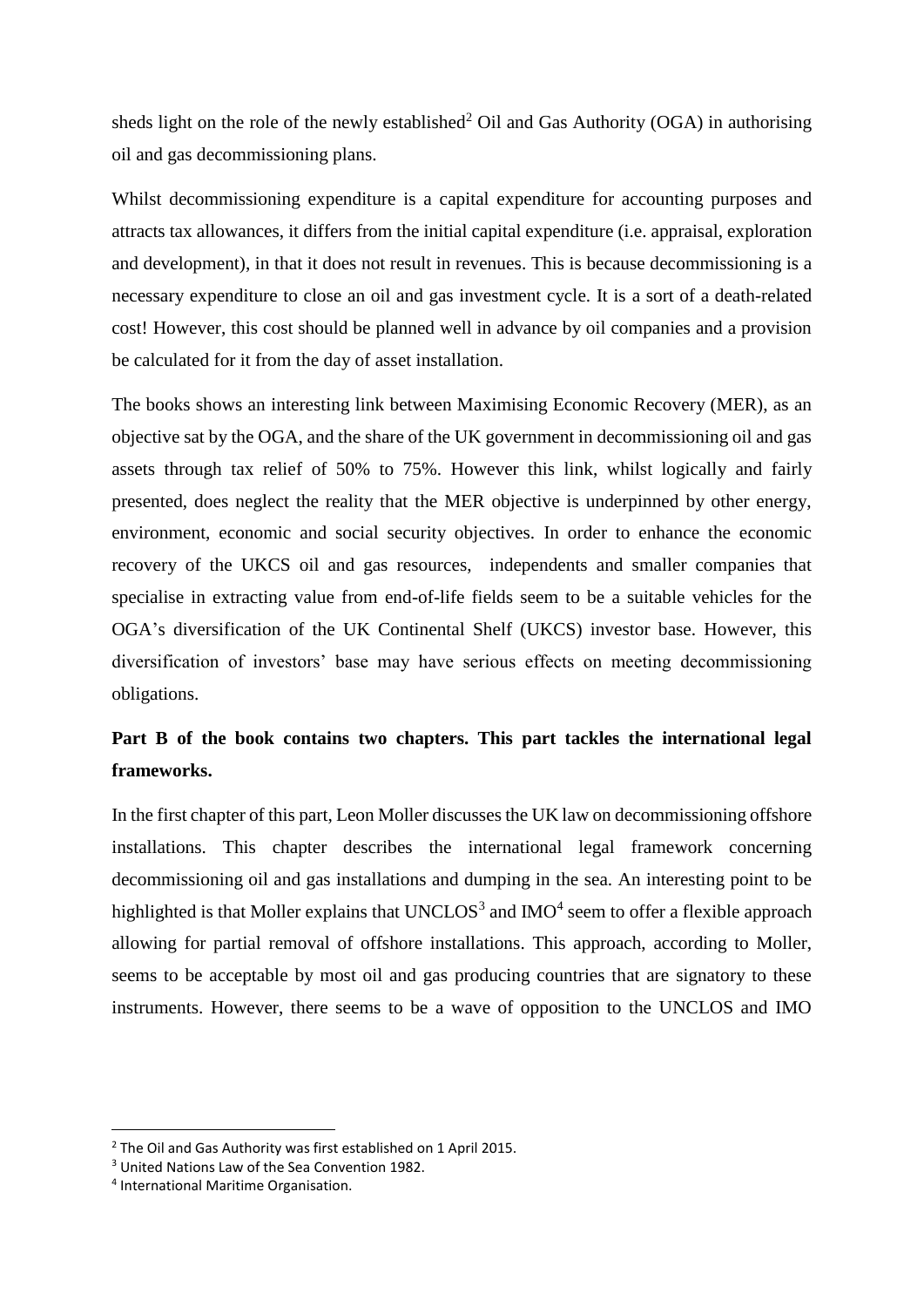approach, this is expressed by a number of calls for complete removal of these offshore installations<sup>5</sup>.

The second chapter of this part sees Luisa Rodriguez-Lucas discuss the OSPAR<sup>6</sup> Convention's decommissioning policy. In this chapter, Rodriguez-Lucas discusses the disposal of disused offshore installations of the North-East Atlantic. The chapter offers analysis as to how the OSPAR legal framework governing decommissioning has evolved from the original regime laid down in the Oslo Convention and OSCOM Decision 95/1 concerning the disposal of offshore installations to the current regime established in the OSPAR Convention and OSPAR Decision 98/3 on the removal of offshore oil and gas installations<sup>7</sup>.

## **Part C of the book contains nine chapters that address different, but related, aspects of the decommissioning of oil and gas installations in the UK North Sea.**

The evolution of the UK oil and gas industry and the associated taxation and licencing systems are briefed in section C of the book. This sets the scene for discussing decommissioning business and obligations in some more detail. This section starts with making a logical link between international law and the UK domestic legislations in terms of maritime issues with some focus on decommissioning oil and gas assts. Jill Reid discusses, in this chapter on Decommissioning reform in UKCS, a number of key aspects that surround decommissioning. Among these factors are low oil prices, technology and fiscal regimes. Most importantly, Reid set light on the role of skills and availability of information to ease parts of the uncertainty that affect the decommissioning of offshore assets.

It is very interesting to see the critical discussion of: -the factors that lead to an extension of the production lives of offshore oil and gas fields; - the potential for an emerging market of late life assets; - on the opposite side the effects of decreasing oil prices and the lack of assurance of holding decommissioning commitments by potential buyers; - the presentation of decommissioning security agreements (DSA).

1

<sup>&</sup>lt;sup>5</sup> For Example, see: [http://www.oilvoice.com/n/Eiffel-Towers-in-the-North-Sea-Shells-decommissioning-plans](http://www.oilvoice.com/n/Eiffel-Towers-in-the-North-Sea-Shells-decommissioning-plans-another-Brent-Spar-PR-disaster/13e3d01bed70.aspx)[another-Brent-Spar-PR-disaster/13e3d01bed70.aspx](http://www.oilvoice.com/n/Eiffel-Towers-in-the-North-Sea-Shells-decommissioning-plans-another-Brent-Spar-PR-disaster/13e3d01bed70.aspx) accessed 2/10/16.

<sup>6</sup> Convention on the Protection of the Marine [Environment](http://www.ospar.org/html_documents/ospar/html/OSPAR_Convention_e_updated_text_2007.pdf) of the North East Atlantic 1992 (OSPAR [Convention\).](http://www.ospar.org/html_documents/ospar/html/OSPAR_Convention_e_updated_text_2007.pdf)

<sup>&</sup>lt;sup>7</sup> For more information on OSPAR Decision 98/3 and OSCOM Decision 95/1 see: Ministerial Meeting of the OSPAR Commission, Sintra, 22-23 July 1998. Available on: http://www.ospar.org/documents?v=6875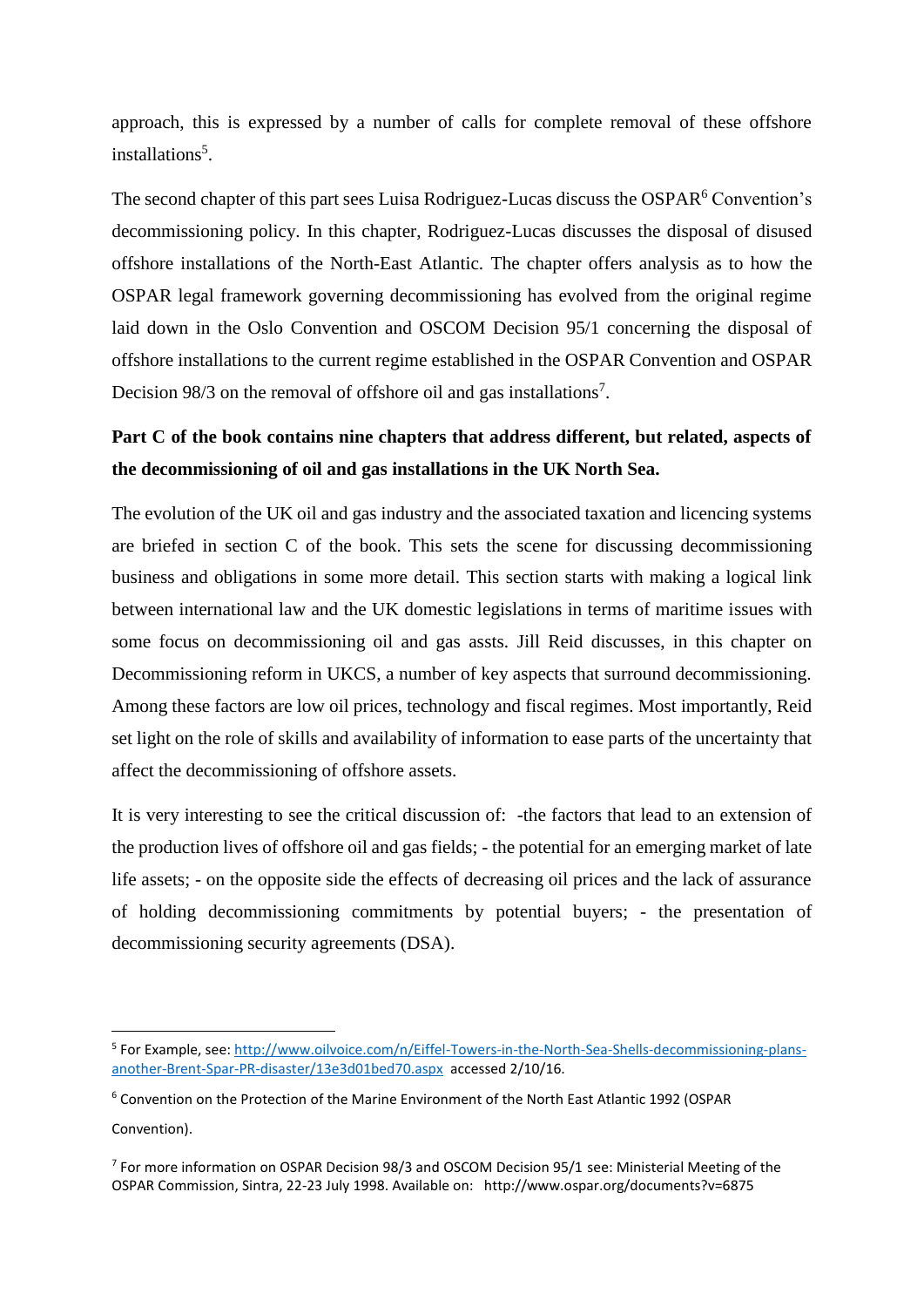Advanced skills and reasonable flow of information between operators may lead to creation of sophisticated expertise in extracting the last drops of oil from late life assets and in decommissioning offshore installations at a reduced cost.

On the 'Decommissioning and the Joint Operating Agreement (JOA)', Nicholas Ross-McCall has narrated the key features and types of JOA. The author discusses in an interesting manner the point that being part of the overall investment cycle in the oil and gas business decommissioning must be regarded as much a part of the scope of the JOA. He implies that sharing of risk and responsibilities to continue between the JOA parties to the last point of the investment cycle and not to cease with the cessations of production. However, JOAs experience problems with regard to ending or extending project lives, because some parties to a JOA may see that cessation of production is necessary while other members of the JOA may see that that field in question can still produce economically viable outputs.

In the Decommissioning Security Chapter (CH 7), Judith Aldersey-Williams discusses, in some detail, issues that relate to decommissioning security agreements (DSA). The focus of this chapter is on decommissioning regulations in the UK. Judith describes the different parties that have stakes in ensuring decommissioning security is in place. One important issue referred to by the author is that the UK regulations do not require oil and gas companies to set aside cash in order to meet their decommissioning obligations. For the smaller and independent operator this could create insolvency problems particularly if these companies do not have many fields operating at the time of decommissioning. This is because these companies would not have sufficient cash generating units in operation at the time of decommissioning to cover the relevant costs. This could lead to the insolvency of these companies. In fact, this issue is a serious concern for the sellers of late life assets as the last thing they want to see is a decommissioning liability of a sold asset be bounced back to their accounts. Given the scale of decommissioning liability, DSAs become a key part of the sale and purchase agreements (SPA) and may cause a problem for purchasers who cannot provide sufficient evidence to assert the required assurances of the seller. Hence, this necessitates an earlier intervention by the UK regulator in order to make sure that operators have sufficient funds to meet their decommissioning liabilities upon the expiry of their fields – an issue that may contradict the objective of the OGA to maximise economic recovery (MER) from UKCS oil and gas fields. Although the UK regulator, currently OGA and previously  $DEC<sup>8</sup>$ , has the right under Section

**.** 

<sup>8</sup> Department of Energy & Climate Change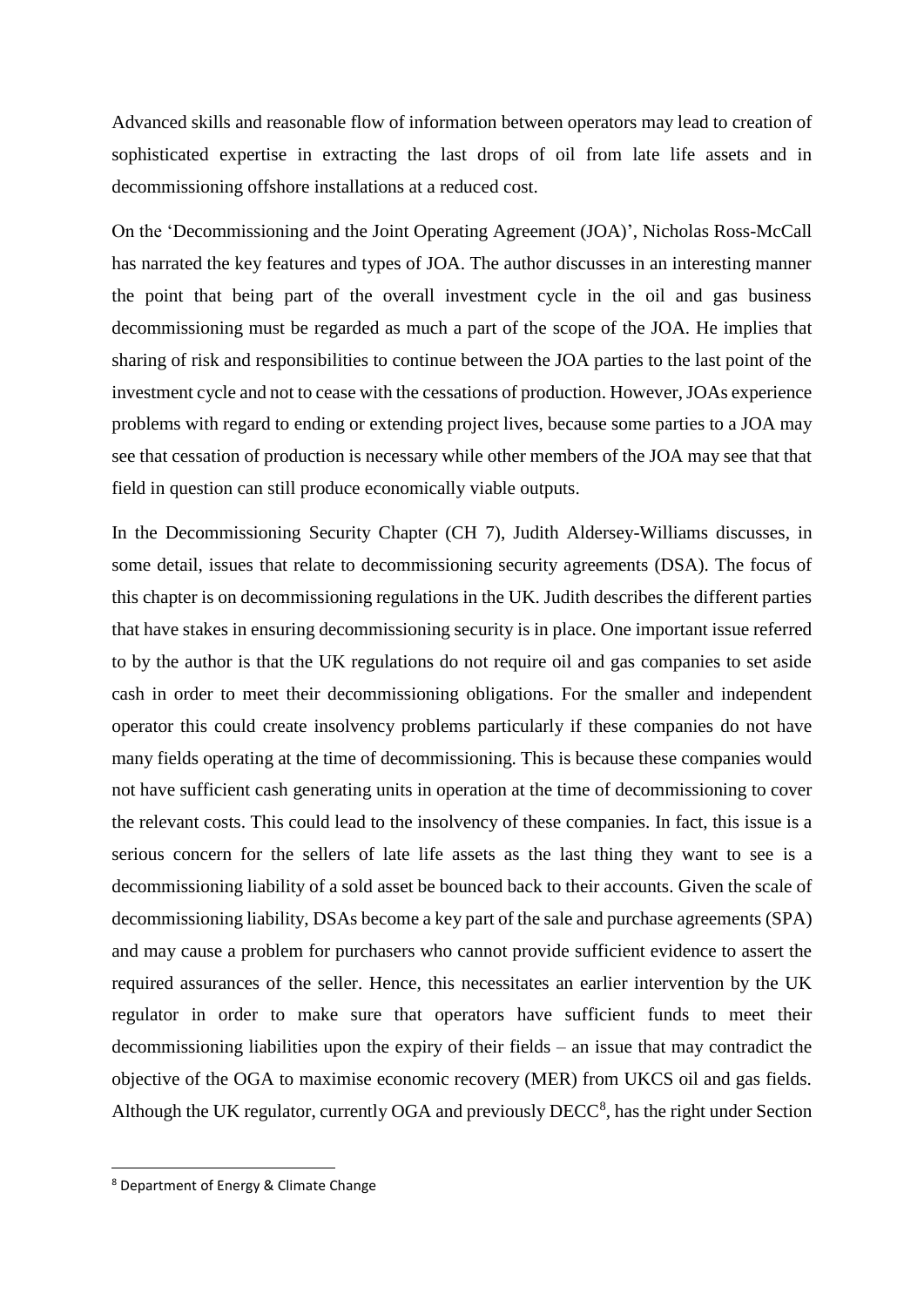38 of the Petroleum Act 1998 to require operators to provide financial information, the UK regulator does not have a legal right to ask for security until after approval of a decommissioning programme. It is pointed out that this would be at a very late stage of oil and gas fields and may be too late for ensuring availability of financial security to undertake the required decommissioning work.

The book offers a Chapter on International Taxation (CH 8), written by Robert Hodges. This chapter discusses the impact of decommissioning tax relief on negotiation of sales and purchase of late life assets. Robert Hodges details a number of bases for the decommissioning tax reliefs, including the cash basis, pre-funded basis and accrual basis. This chapter details a number of points that affect the functioning of decommissioning tax relief: administration, loss relief, rate of relief and tax relief uncertainty. Robert Hodges provided a number of explanatory boxes in the chapter; adding illustrative case studies into the discussion.

Environmental law in relation to decommissioning business is discussed in Chapter 6 of Part C of the book. The chapter is co-authored by Alexandra Gordon, Adam Hedley, Nicholas Rock and Maricela Robles. This chapter discussed the environmental aspects in the international guidance and obligations of the Maritime treaties: United Nation Convention on the Law of the Sea (UNCLOS), Oslo and Paris Convention (OSPAR) and International Maritime Organisation (IMO). The chapter discusses environmental issues that arise during the three stages of decommissioning processes: planning, implementation and post decommissioning. It should be noted that at the time of publication, the Department of Energy and Climate Change (DECC) was still the regulator of the UK oil and gas industry. However, the Oil and Gas Authority (OGA) has taken over a great deal of the regulatory responsibilities of the UK oil and gas industry and the DECC was recently abolished under the administration of the new UK Prime Minster, Rt Hon. Theresa May (July 2016). DECC has been replaced by the Business, Energy and Industrial Strategy Department.

A very well-received Chapter of the book is that on 'Decommissioning Contracts' (CH 10) by Simon Moore. The author rightly states that the nature of the installation, its location, regulatory requirements and operators' preferences will all influence how a facility will be decommissioned. Further, Moore claims that decommissioning gives rise to its own risks in terms of estimating the actual decommissioning liability and the fact about changing the taxation system; and challenges related to financing and managing decommissioning. These risks and challenges need to be addressed if problems and disputes are to be avoided. The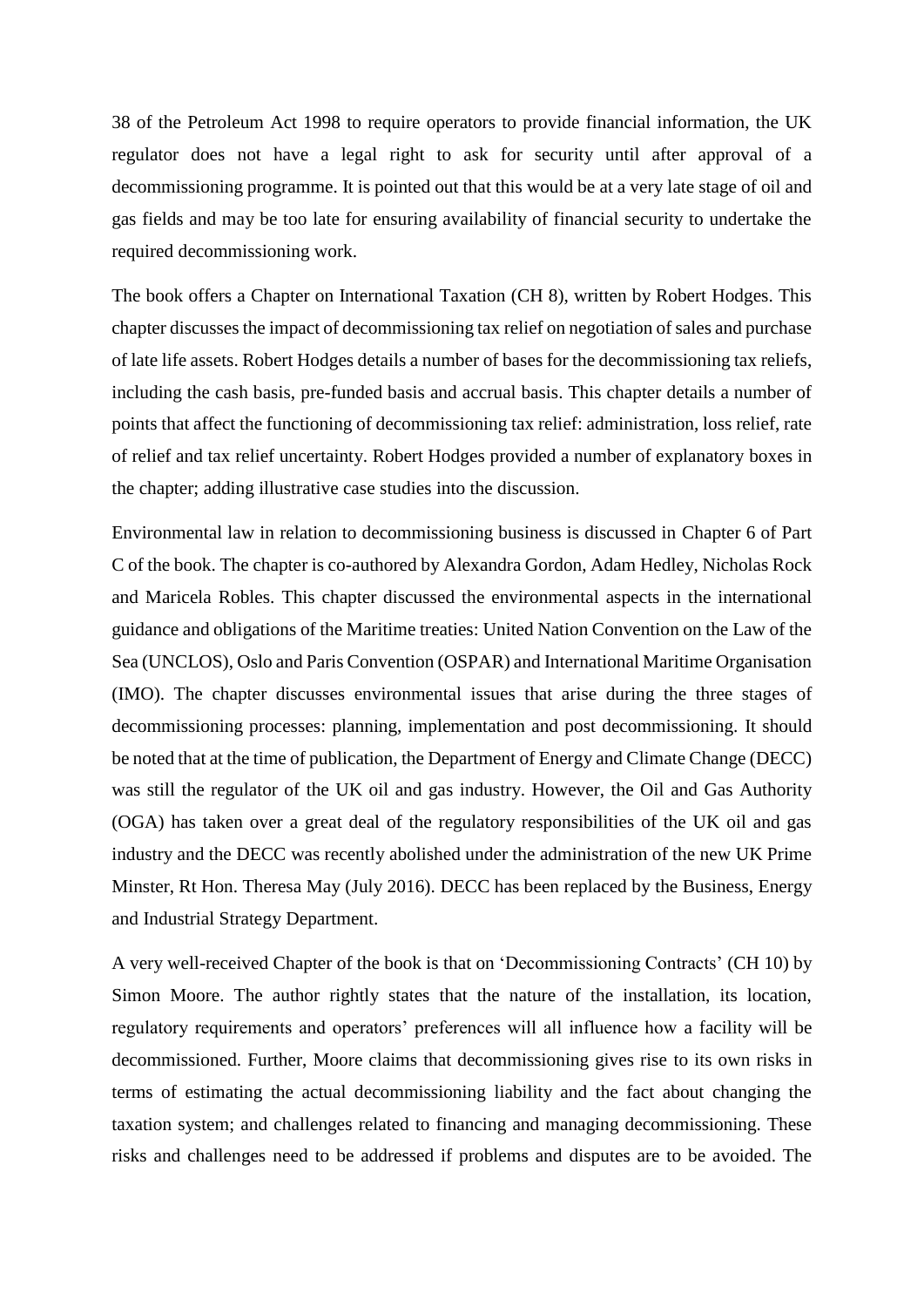decommissioning business is actually a combination of a number of discrete work scopes: plugging and permanently abandoning the wells; decommissioning the pipelines; removing and transporting the installation onshore; dismantling and recycling the installation once onshore. Hence contracting for decommissioning is not one type, because each of the prescribed work scopes is in fact regulated by a separate contract. Michael Davar and Ben Holland discuss the decommissioning disputes in Chapter 12 and there seem to be contractual and ethical disputes that are worth looking at. A number of these disputes that were highlighted by Davar and Holland are: Disputes as to which parties may be liable for decommissioning; disputes relating to incorrectly served Section 29 Notices; disputes relating to withdrawal of Section 29 Notices; disputes relating to cessation of production and the Programme; disputes relating to the Secretary's power to require security and disputes relating to liability imposed for decommissioning costs. Then the book provides case studies of decommissioning in a number of countries: Angola, Australia, Brazil, Canada, Denmark, Indonesia, Malaysia, Mexico, Namibia, New Zealand, Nigeria, Norway and United States. It would have been a plus to see a case study on the United Kingdom, however this hopefully may be added to the book in the next edition.

Having read the book and having researched issues around decommissioning liabilities and risks, I found this work to be very interesting, timely and comprehensive. The book touches on some very important issues around decommissioning oil and gas installations from different perspectives: practical, legal, regulatory, contractual, health and safety and taxation.

In September 2016 I attended a conference in Aberdeen that was organised by DecomWorld<sup>9</sup>. The participants were from many different backgrounds and setting: government bodies, charities, academics, consultants and oil and gas industry. There seems to be a start of industrial lobbying against the OSPAR Convention in a direction that is expected to capture future UK regulations on decommissioning oil and gas installations. The industry representative claim that offshore oil and gas installations are beneficial to the sea life and removing them will damage the ecological setting of the sea living! They actually questioned the beneficial of the OSPAR Convention and called against decommissioning oil and gas installations. I was wondering if the oil and gas industry's claim that decommissioning is not worth it and is waste of money and time holds true, whether they would be prepared to pay the equivalent of

**.** 

<sup>9</sup> *DecomWorld* was founded in 2009. It is a provider of business intelligence to the global offshore decommissioning oil and gas community. Their website is: <http://analysis.decomworld.com/> (accessed 2/10/16)